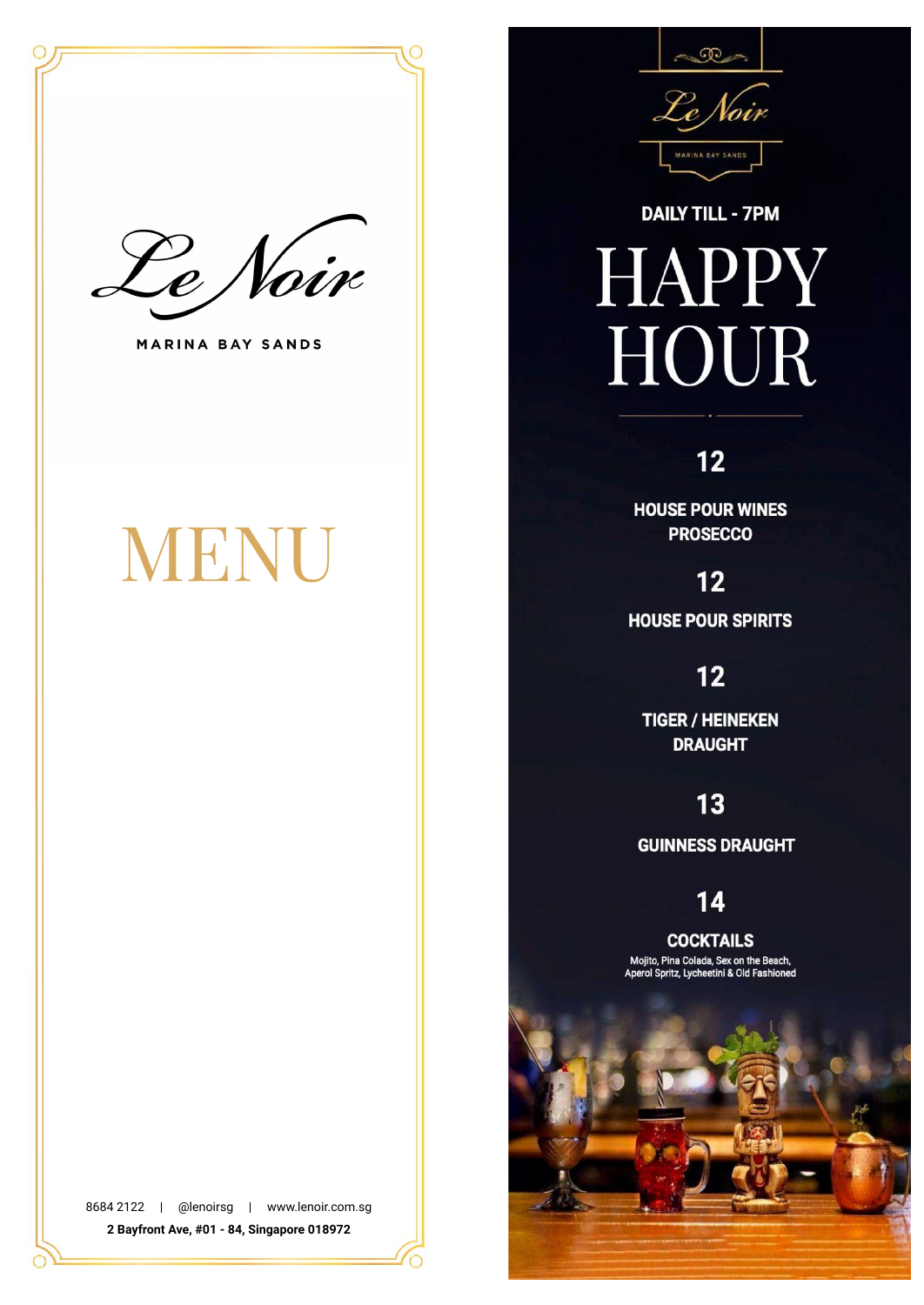$\rightarrow\rightarrow$  Bites  $\leftarrow$  —

 $\circ$ 

C

| Corn Chips, Salsa and Guacamole (V)<br>Corn Chips, Homemade Salsa, Guacamole | 10 |
|------------------------------------------------------------------------------|----|
| Har Cheong Gai Popcorn Chicken<br>Prawn Paste Chicken Bites, Sriracha        | 16 |
| <b>Calamari Fritters</b><br>Breaded Calamari Rings, Aioli                    | 14 |
| <b>Mozzarella Cheese Sticks</b><br>Breaded Mozzarella Sticks. Tomato Sauce   | 14 |
| <b>Le Noir Fries</b><br>Thin Cut Fries                                       | 10 |
| <b>Cheese Fries</b>                                                          | 12 |
| <b>Chilli Con Carne Fries (Beef)</b>                                         | 14 |

**To Share**  $\iff$  —

 $\leftrightarrow$ 

| <b>Fish Tacos (3 Pieces)</b><br>Beer Battered Halibut, Soft Corn Tacos, Pico De<br>Gallo, Cabbage, Sriracha Mayo Dressing                                                  | 24 |
|----------------------------------------------------------------------------------------------------------------------------------------------------------------------------|----|
| <b>Beef Sliders (3 Pieces)</b><br>Brioche Mini Buns, Wagyu Beef Patty, Lettuce,<br>Tomatoes, Pickles, Cheddar Cheese, House Sauce                                          | 26 |
| <b>Loaded Nachos</b><br>Corn Chips, Homemade Salsa, Jalapeño,<br>Guacamole, Sour Cream Cheese                                                                              | 12 |
| <b>Grilled Chicken Loaded Nachos</b>                                                                                                                                       | 16 |
| <b>Chilli Con Carne Loaded Nachos (Beef)</b>                                                                                                                               | 18 |
| Awesome Quesadilla<br>Flour Tortilla Wrap, Homemade Salsa, Jalapeño,<br>Guacamole, Coriander, Sour cream                                                                   | 18 |
| <b>Roasted Chicken Quesadilla</b>                                                                                                                                          | 20 |
| Chilli Con Carne Quesadilla (Beef)                                                                                                                                         | 22 |
| Juicy Wings (8 Pieces)<br>Soy Sauce Marinated Chicken Wings                                                                                                                | 20 |
| <b>Pork Sausage Medley</b><br>Spicy Italian Pork Sausage, Herb Pork Sausage,<br>Italian Herb Chipolata, Sauerkraut, Mustard                                                | 22 |
| <b>Cheese Platter</b><br>Toasted Bread, Crackers, Camembert, Goat Cheese,<br>Truffle Pecorino, Aged Wine Cheddar, Grapes, Dried<br>Cranberries, Raisins, Apricots, Almonds | 24 |
| <b>Add Prosciutto Ham - \$6</b>                                                                                                                                            |    |

**\*Prices subject to GST & Service Charge**

**Pizza 10"**

 $\circ$ 

| ______<br>$\overline{a}$<br><b>FIZZA 10</b>                                                                                                |          |
|--------------------------------------------------------------------------------------------------------------------------------------------|----------|
| Margherita (V)<br>Tomato Sauce, Mozzarella, Sliced Tomatoes, Fresh Basil                                                                   | 20       |
| Four The Love of Cheese (V)<br>Tomato Sauce, Mozzarella, Gorgonzola,<br>Scamorza, Shaved Parmesan                                          | 27       |
| Hawaiian<br>Tomato Sauce, Mozzarella, Pineapple, Ham                                                                                       | 24       |
| <b>Meat Lovers</b><br>Tomato Sauce, Mozzarella, Italian Pork Sausage, Pepperoni,<br>Ham, Shaved Parmesan                                   | 25       |
| <b>Spicy Beef</b><br>Tomato Sauce, Mozzarella, Chilli Con Carne, Onions, Cherry<br>Tomatoes, Mesclun Greens<br>*Option To Add Chilli Padi* | 26       |
| $-\rightarrow\rightarrow$ Mains $\leftrightarrow$                                                                                          |          |
| Veggie Bowl (V)<br>Quinoa, Corn, Tofu, Chickpeas, Green Peas, Tomatoes,<br>Onion, Roasted Sesame Dressing                                  | 18       |
| <b>Chicken Bowl</b><br>Quinoa, Chicken Thigh, Corn, Chickpeas, Green Peas,<br>Lettuce, Tomatoes, Roasted Sesame Dressing                   | 20       |
| Oven Baked Teriyaki Chicken<br>Teriyaki Marinated Chicken Thigh, Seasonal<br>Vegetables, Potato Wedges                                     | 20       |
| Fish 'n' Chips<br><b>Beer Battered Halibut, Fries</b>                                                                                      | 20       |
| <b>Fried Chicken Burger</b><br>Brioche Bun, Chicken Thigh, Lettuce, Tomatoes,<br>Onions, Sriracha Mayo, Fries                              | 20       |
| Le Noir Burger<br>Brioche Bun, Wagyu Beef Patty, Lettuce, Tomatoes,<br>Pickles, Cheddar Cheese, Onions, House Sauce                        |          |
| Single<br>Double                                                                                                                           | 28<br>34 |
| $\longrightarrow$ >>> Sweets $\prec\leftarrow$                                                                                             |          |
| <b>Cake of the Day</b><br>Served with a scoop of ice cream                                                                                 | 16       |
| Churros<br>Deep Fried Dough Fritters, Chocolate Sauce                                                                                      | 16       |
| <b>Ice Cream</b><br>Choice of Vanilla or Chocolate                                                                                         | 6        |
| Single<br><b>Double</b>                                                                                                                    | 10       |

**\*Prices subject to GST & Service Charge**

 $\circ$ 

 $\sqrt{2}$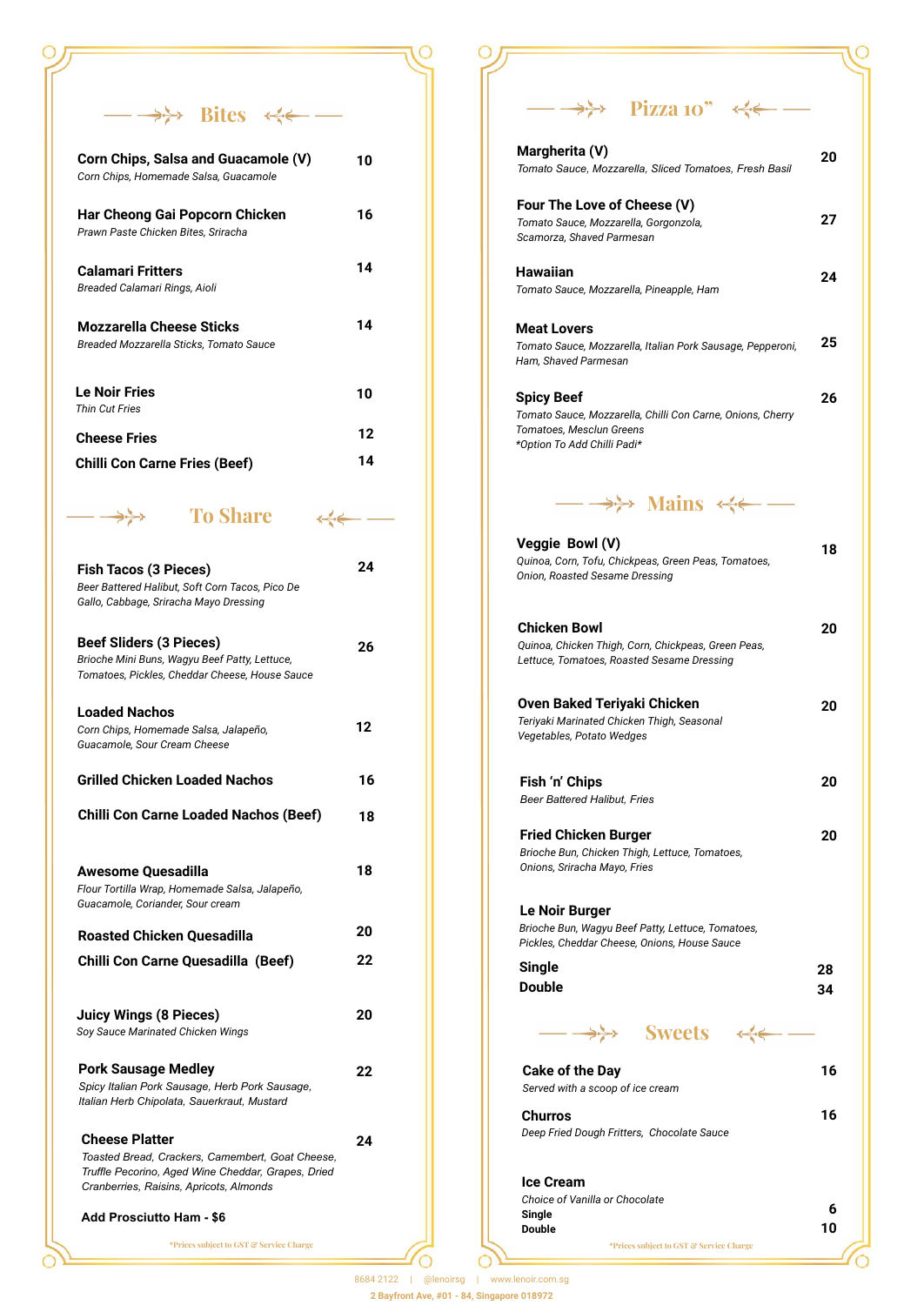# RINKS

→ Mocktails <<<del><</del>

#### **Shirley Temple** *Lime Juice, Sprite, Grenadine*  **Pussy Foot** *Lime Juice, Orange Juice, Cranberry Juice, Pineapple Juice, Milk*  **12 12 Virgin Mojito** *Mint Leaves, Brown Sugar, Lime Wedges, Sweet & Sour, Soda*  **12 12 Virgin Strawberry Mule 12 Virgin Pina Colada** *Pineapple Juice, Lime Juice, Coconut Cream*

*Strawberry, Lime Juice, Ginger Beer* 

#### → Non-Alcoholic <<<del><</del>

| <b>Soft Drinks</b>                            | 6  |
|-----------------------------------------------|----|
| Coke / Diet Coke / Sprite / Soda / Tonic /    |    |
| Ginger Ale                                    |    |
| <b>Juices</b>                                 | 8  |
| Apple / Cranberry / Lime / Orange / Pineapple |    |
| <b>Red Bull</b>                               | 8  |
| <b>Sparkling / Still Water</b>                | 8  |
| 750ml                                         |    |
| Heineken Zero                                 | 12 |
| Non-Alcoholic                                 |    |

#### → Hot Drinks ←

| <b>Espresso Shot</b>                                                                    | 5/8 |
|-----------------------------------------------------------------------------------------|-----|
| Macchiato                                                                               | 5/8 |
| Long Black                                                                              | 7   |
| Latte                                                                                   | 7   |
| Cappuccino                                                                              | 7   |
| <b>English Tea Shop</b><br>Chamomile Lavender<br>English Breakfast<br>Green Tea Jasmine |     |
| Lemongrass, Ginger & Citrus                                                             |     |

#### $\rightarrow\rightarrow$  Spirits  $\leftarrow$  —

| Vodka                        | SGL | DBL        | <b>BTL</b> |
|------------------------------|-----|------------|------------|
| Stolichnaya Vodka            | 14  | 24         | 180        |
| <b>Grey Goose</b>            | 17  | 27         | 220        |
| <b>Belvedere</b>             | 19  | 29         | 250        |
| Gin                          | SGL | DBL        | <b>BTL</b> |
| <b>Bombay Dry Gin</b>        | 14  | 24         | 180        |
| Monkey 47                    | 17  | 27         | 220        |
| <b>Tanqueray London</b>      | 17  | 27         | 220        |
| Hendrick's Gin               | 18  | 28         | 240        |
| Rum                          | SGL | DBL        | <b>BTL</b> |
| <b>Bacardi Carta Blanca</b>  | 14  | 24         | 180        |
| <b>Captain Morgan Spiced</b> | 15  | 25         | 200        |
| <b>Myer's Dark</b>           | 16  | 26         | 200        |
| Tequila                      | SGL | DBL        | <b>BTL</b> |
| Sauza Silver                 | 13  | 23         | 180        |
| Patrón XO Cafe               | 15  | 25         | 220        |
| Patrón Silver                | 16  | 26         | 220        |
| <b>Brandy</b>                | SGL | <b>DBL</b> | <b>BTL</b> |
| <b>Courvoisier V.S</b>       | 14  | 24         | 180        |
| Hennessy V.S.O.P             | 16  | 26         | 230        |
| Martell V.S.O.P              | 18  | 28         | 250        |
| <b>Martell Cordon Bleu</b>   | 19  | 29         | 390        |
| Whisky                       | SGL | DBL        | <b>BTL</b> |
| Teacher's Highland Cream     | 14  | 24         | 180        |
| Johnnie Walker Black Label   | 14  | 24         | 190        |
| Jameson                      | 15  | 25         | 220        |
| Canadian Club                | 15  | 25         | 220        |
| Chivas Regal 12 yrs          | 15  | 25         | 220        |
| Singleton 12 yrs             | 16  | 26         | 240        |
| Laphroaig 10 yrs             | 16  | 26         | 240        |
| The Glenlivet 12 yrs         | 16  | 26         | 240        |
| Macallan 12yrs               | 18  | 28         | 298        |
| The Glenlivet 15 yrs         |     |            | 308        |
| Bourbon                      | SGL | DBL        | <b>BTL</b> |
| Jim Beam White               | 14  | 23         | 180        |
| Jack Danieľs                 | 16  | 25         | 220        |
| → <i>→</i> Liqueurs ←        |     |            |            |
|                              | SGL | DBL        |            |
|                              |     |            |            |

| <b>Aperol</b>               | 13. | - 23 |
|-----------------------------|-----|------|
| <b>Bailey's Irish Cream</b> | 13. | -23  |
| Jägermeiser                 | 13. | - 23 |
| Sambuca                     | 13. | - 23 |
|                             |     |      |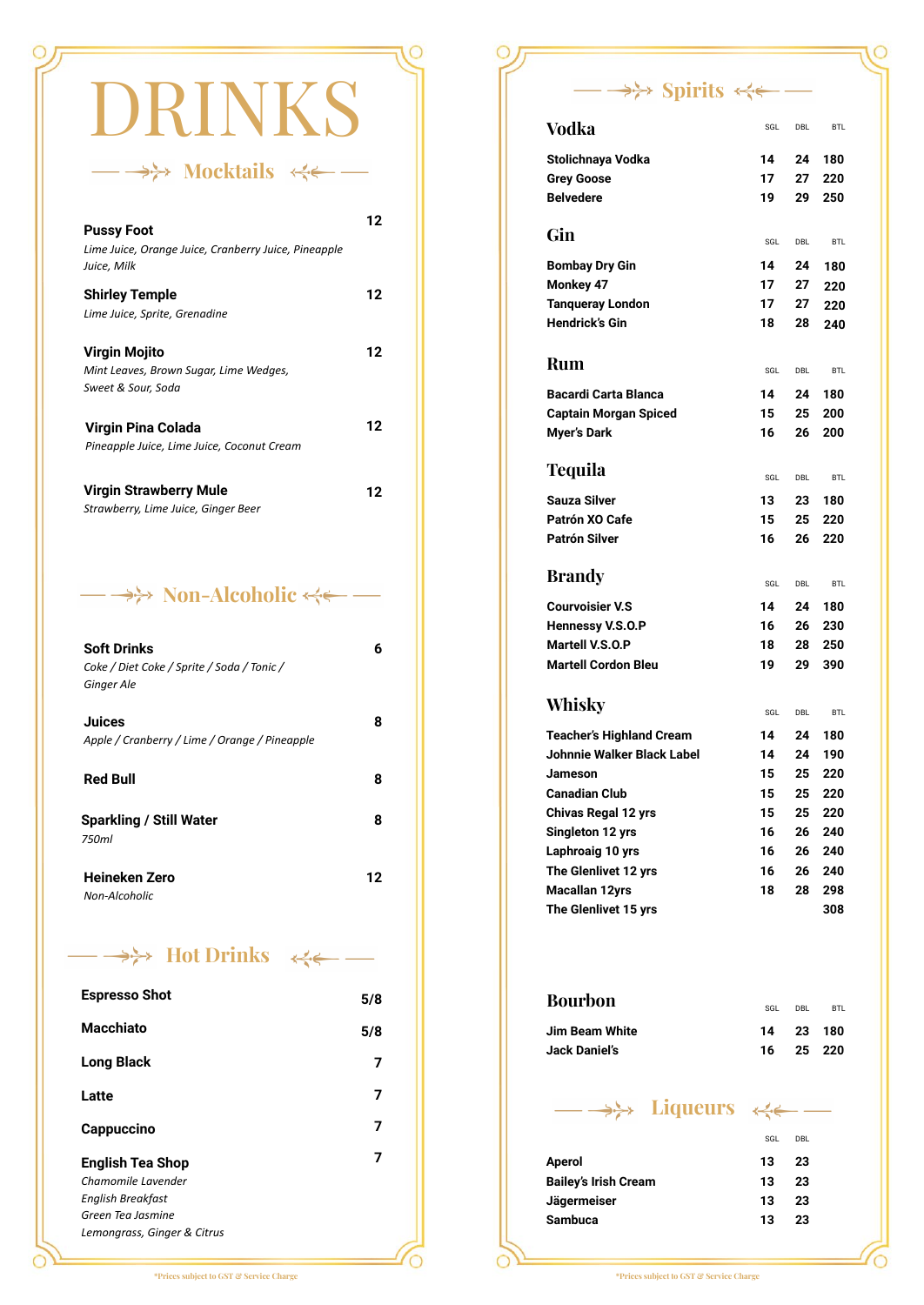#### **Draught Beers**

*UK*

| <b>Tiger</b>                         | 16 |
|--------------------------------------|----|
| <b>Heineken</b>                      | 16 |
| <b>Guinness</b>                      | 18 |
| <b>Bottled Beers</b>                 |    |
| <b>Kirin Ichiban</b>                 | 14 |
| Japan                                |    |
| Corona                               | 14 |
| Mexico                               |    |
| <b>Kilkenny</b><br>Ireland           | 17 |
| <b>Erdinger Weissbier</b><br>Germany | 17 |
| <b>Cider</b>                         |    |
| <b>Strongbow Apple Gold</b>          | 16 |

 $\rightarrow\rightarrow$  Beers  $\leftarrow$  -

 $\circ$ 

→ Shooters <<< →

|                                      | A SHOT |
|--------------------------------------|--------|
| <b>B52</b>                           | 15     |
| Kahlua, Bailey's, Cointreau          |        |
| <b>Brain Hemorrhage</b>              | 15     |
| Peach Schnapps, Bailey's, Grenadine  |        |
| <b>Kamikaze</b>                      | 15     |
| Vodka, Triple Sec, Lime Juice        |        |
| <b>Lemon Drop</b>                    | 15     |
| Vodka, Triple Sec, Lemon Juice       |        |
| <b>Melon Ball</b>                    | 15     |
| Vodka, Midori, Pineapple Juice       |        |
| Orgasm                               | 15     |
| Vodka, Amaretto, Kahlua, Bailey's    |        |
| <b>Slippery Nipple</b>               | 15     |
| Bailey's, Sambuca, Grenadine         |        |
|                                      |        |
| Jäger Bomb<br>Jägermiester, Red Bull | 15     |
|                                      |        |
|                                      |        |
|                                      |        |

| $\rightarrow\rightarrow$ Wines $\leftarrow$                                  | <b>GLS</b> | <b>BTL</b> |
|------------------------------------------------------------------------------|------------|------------|
| White                                                                        |            |            |
| Rothbury Estate, Sauvignon Blanc<br>Australia                                | 14 68      |            |
| <b>Blowfish, Chardonnay</b><br>Australia                                     | 14 68      |            |
| Vigneti Le Monde, Pinot Grigio DOC<br>Italy                                  |            | 88         |
| Durbanville Hills, Chenin Blanc<br>South Africa                              |            | 88         |
| Peccavi, Sauvignon Blanc<br>Western Australia                                |            | 118        |
| Red                                                                          | GLS        | <b>BTL</b> |
| <b>Rothbury Estate, Cabernet Merlot</b><br>Australia                         | 14         | 68         |
| <b>Blowfish, Shiraz</b><br>Australia                                         | 14 68      |            |
| Kris, Pinot Noir Terre Siciliane IGT<br>Italy                                |            | 88         |
| <b>Castello Di Albola Chianti Classico DOCG</b><br>Tuscany Rada Hills, Italy |            | 88         |
| Peccavi, Cabernet Sauvignon<br>Western Australia                             |            | 118        |
| <b>Sparkling Wine</b>                                                        | GLS        | <b>BTL</b> |
| <b>Prosecco Zonin D.O.C</b><br>Cuvee, Italy                                  |            | 14 68      |
| <b>Prosecco Zonin D.O.C Rosé</b><br>Cuvee, Italy                             |            | 16 78      |
| Rosé                                                                         | GLS        | <b>BTL</b> |
| Château Roubine La Vie En Rosé<br>Provence, France                           | 17         | 98         |
| ← Champagnes ←                                                               |            |            |

 $\circ$ 

| G.H. Mumm                             | 118 |
|---------------------------------------|-----|
| <b>Veuve Cliquot Brut</b>             | 168 |
| <b>Billiecart-Salmon Brut Reserve</b> | 168 |
| <b>Billiecart-Salmon Brut Rosé</b>    | 228 |
| Dom Pérignon                          | 488 |

 $\circ$